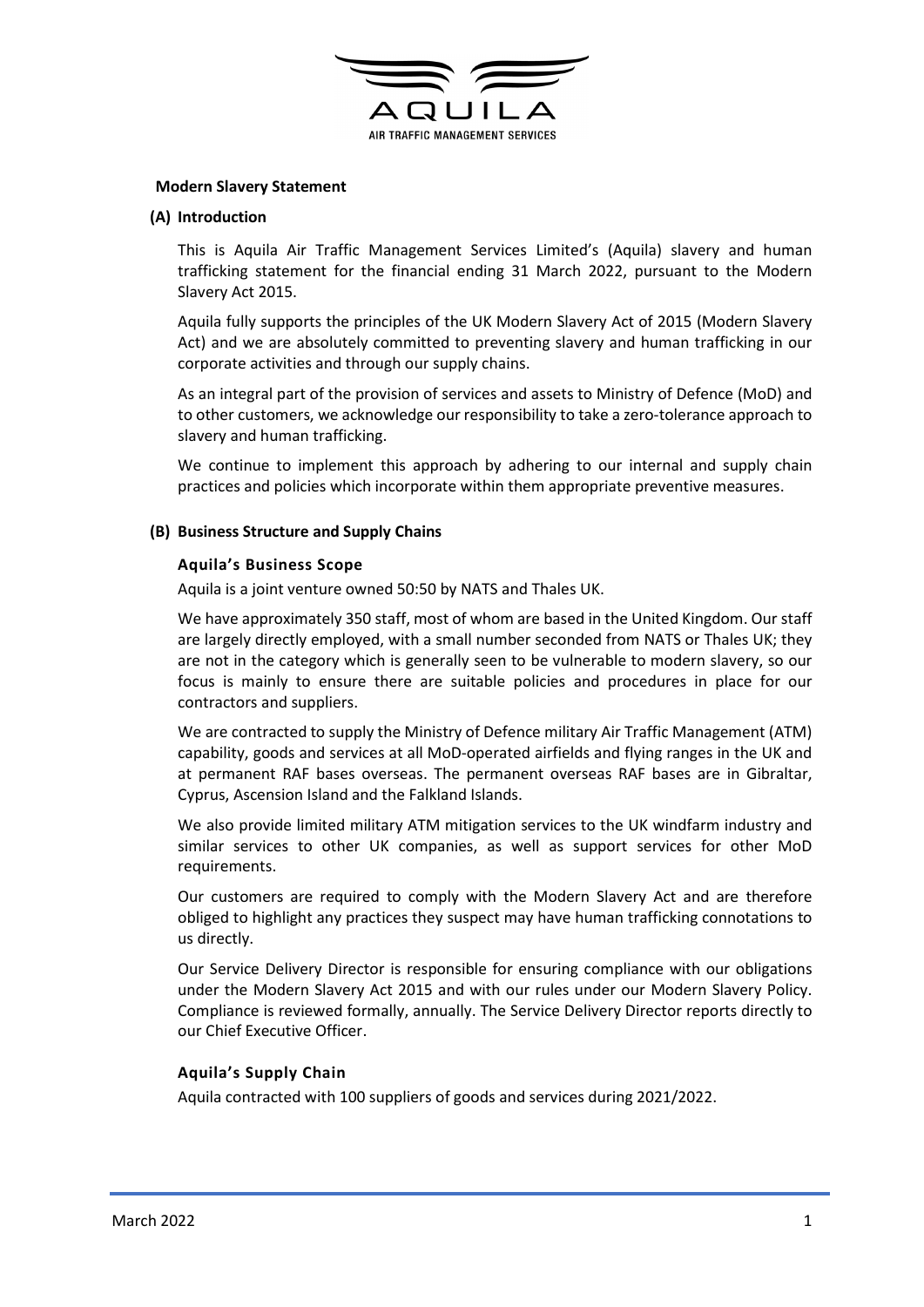

Goods and services were received from seven countries outside of the United Kingdom, namely USA, Austria, Belgium, Cyprus, Germany, Norway and France. These non-UK suppliers accounted for less than 20% of the goods and services we procured.

Our Procurement department engages with our suppliers on standards of quality, safety, environmental responsibility and human rights. Our Procurement department is also responsible for investigations and due diligence in relation to any suspected instances of slavery or human trafficking within the supply chain.

Our Procurement team undertakes due diligence in its tender processes when considering taking on new suppliers and regularly reviews our existing suppliers.

One of the key benefits of our shareholding structure is that we are able to leverage our shareholders' processes, levels of engagement, due diligence and auditing for suppliers.

# Resourcing of Staff

We continue to have a carefully controlled supply strategy for staff:

- Thales HR's resourcing team and/or a selected recruitment company carry out the recruitment of our permanent staff;
- A small number of specialist recruiters carry out the recruitment of contractors and temporary staff who undertake sourcing, including statutory employment checks; and
- Our shareholders NATS and Thales HR carry out the recruitment of secondees for their own employees.

In addition to the checks that the resource suppliers are contracted to undertake, we also verify for ourselves an employee's right to work in the United Kingdom before they are actively engaged in meaningful employment whether on a temporary or permanent basis – this is also necessary for security clearances.

Once an employment offer is made, all new employees are processed and documented by Thales HR using an online human resources tool called 'Workday'.

## Internal Aquila Policies

To ensure we minimise the risk of modern slavery activities within our own business and our supply chain, we have policies and practices that:

- Promote fair employment practices;
- Promote fair and competitive wages; and
- Prevent harassment, bullying, discrimination, the use of child or force labour or trafficking people for any purpose.

All the following policies have been signed off by the Aquila Chief Executive Officer:

 Modern Slavery Act policy: which is reviewed annually and sets out a list of initiatives that we have already implemented to meet and maintain the principles of the Modern Slavery Act;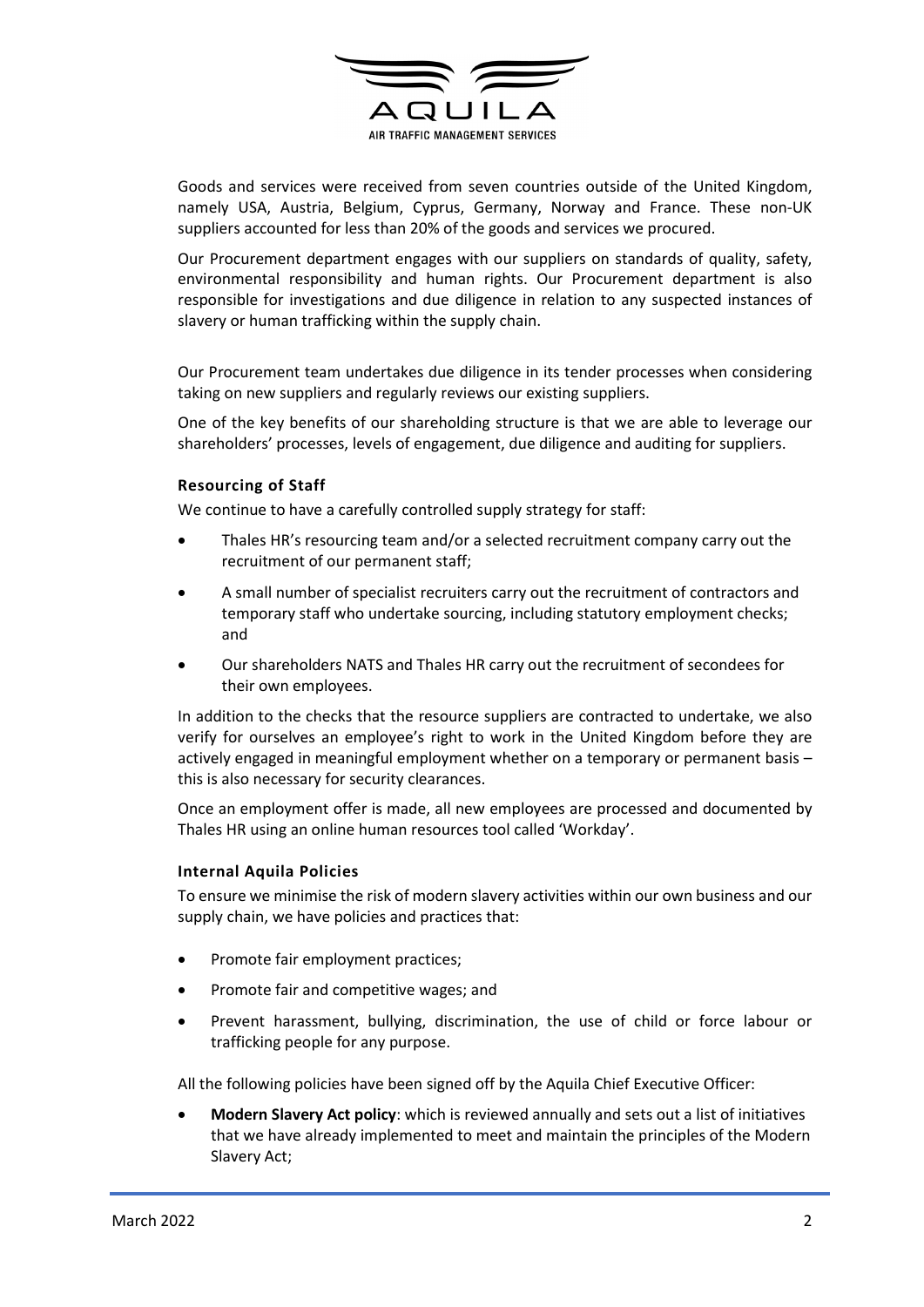

- Fair employment practices: covering flexible working, maternity leave, and performance reviews;
- Prevention of harassment, bullying, and discrimination: policy on anti-harassment and bullying and disciplinary and grievance procedures;
- Whistleblowing policy: designed to enable employees to make disclosures without fear of recrimination;
- Code of conduct and ethics policy: both clarifying the high standard of actions and behaviours expected of employees when representing the organisation; and
- Recruitment policy: we have reputable human resourcing partners who uses only reputable employment agencies.

We continue to make our staff aware that a breach of the Modern Slavery Policy may lead to disciplinary action and serious breaches may lead to immediate dismissal.

### (C) Due Diligence Processes in Relation to Slavery and Human Trafficking

As a business we are audited annually against ISO9001 accreditation by Lloyds Register Quality Assurance, and for compliance against other standards.

Before we set up any new relationship with a potential supplier, we always undertake checks to make sure the potential supplier's values align with ours in the context of modern slavery.

Our Procurement department is responsible for assessing the information submitted by suppliers and always carries out a risk assessment specifically focused on modern slavery.

Should a supplier fail to provide the information requested or to meet our expectations, we will take appropriate action, which may include not entering a relationship or terminating the relationship with the supplier concerned. In the first instance we would seek to work with the supplier to identify the issues and remedy the situation.

We utilise a Pre-Qualification Questionnaire which directly addresses a prospective supplier's approach to modern slavery. As part of the questionnaire our prospective suppliers are required to demonstrate that they will not use any form of slave, bonded, forced, involuntary or prison labour nor engage in human trafficking or exploitation.

During the term of the contract we continue to monitor each supplier in our supply chain and carry out regular audits of our supply chain.

Each year we ask our key suppliers if they have had any incidents/ breaches of the Modern Slavery Act, asking specifically if they can:

- Reconfirm their adherence with the UK Modern Slavery Act 2015;
- Advise on what steps they have taken during the past 12 months to minimise any opportunity for modern slavery to occur within their supply chain; and
- Confirm whether there have been any breaches of the Modern Slavery Act within their supply chain in the previous financial year.

Where we believe that a supplier may be at risk, we undertake further due diligence as is necessary.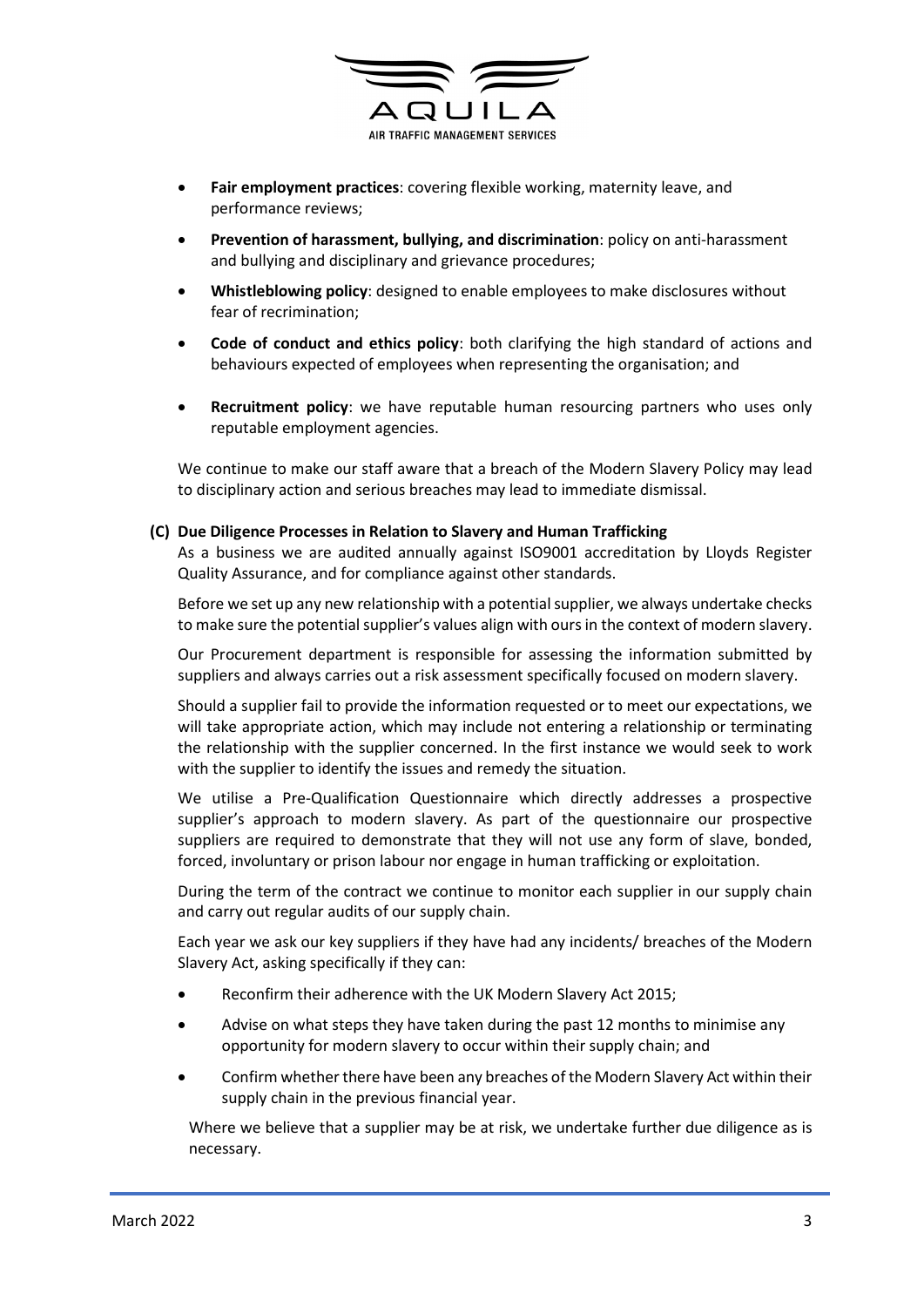

## (D) Risk Assessment and Management

Aquila's ongoing risk management process involves identifying any internal and supply chain practices that may unintentionally increase the risk of or permit modern slavery abuses, doing all it can to prevent such abuses, and mitigate and account for any such abuses.

Aquila continues to review performance for the past 12 months at the end of each financial year and the review for the 2021/2022 financial year has given us no current major concerns.

Our top 10 suppliers provide us with 80% of the goods and services we procure.

Having specifically reviewed our own practices and the practices of these key suppliers, we continue to assess our business and activities to be a very low risk in relation to slavery or human trafficking. For example:

- We do not do business in a high-risk sector;
- We do not do business with countries with questionable human rights reputations;
- We do not have complex employment arrangements; and
- We do not have vulnerable workers.

We manage the risks associated with our procurement process to reduce the potential failures using monthly key performance indicator analysis e.g. cost, quality and delivery risks.

## (E) Progress and Effective Action Taken to Address Modern Slavery

We have not identified any examples of modern slavery or human trafficking in the 2021/2022 financial year and we are confident that our suppliers have a good awareness of the dangers of modern slavery.

We undertook an internal compliance review in January 2022 and the review made no additional recommendations in relation to the Modern Slavery Act.

We continue to work collaboratively with suppliers to improve our supply chain standards.

## (F) Training on Modern Slavery and Trafficking

Our supply chain staff are CIPS accredited and have undertaken CIPS procurement training which includes information on the Modern Slavery Act.

We continue to raise awareness of modern slavery and human trafficking issues internally throughout the rest of the organisation by distributing our Modern Slavery policy and ensuring our staff (including new starters) understand:

- The basic principles of the Modern Slavery Act;
- How employees can identify and prevent slavery and human trafficking;
- What action employees can take to flag up potential slavery or human trafficking issues to the relevant parties within the organisation; and
- What external help is available, for example through the modern slavery helpline or modern slavery website for online disclosure.

## (G) Conclusion and Looking Forward